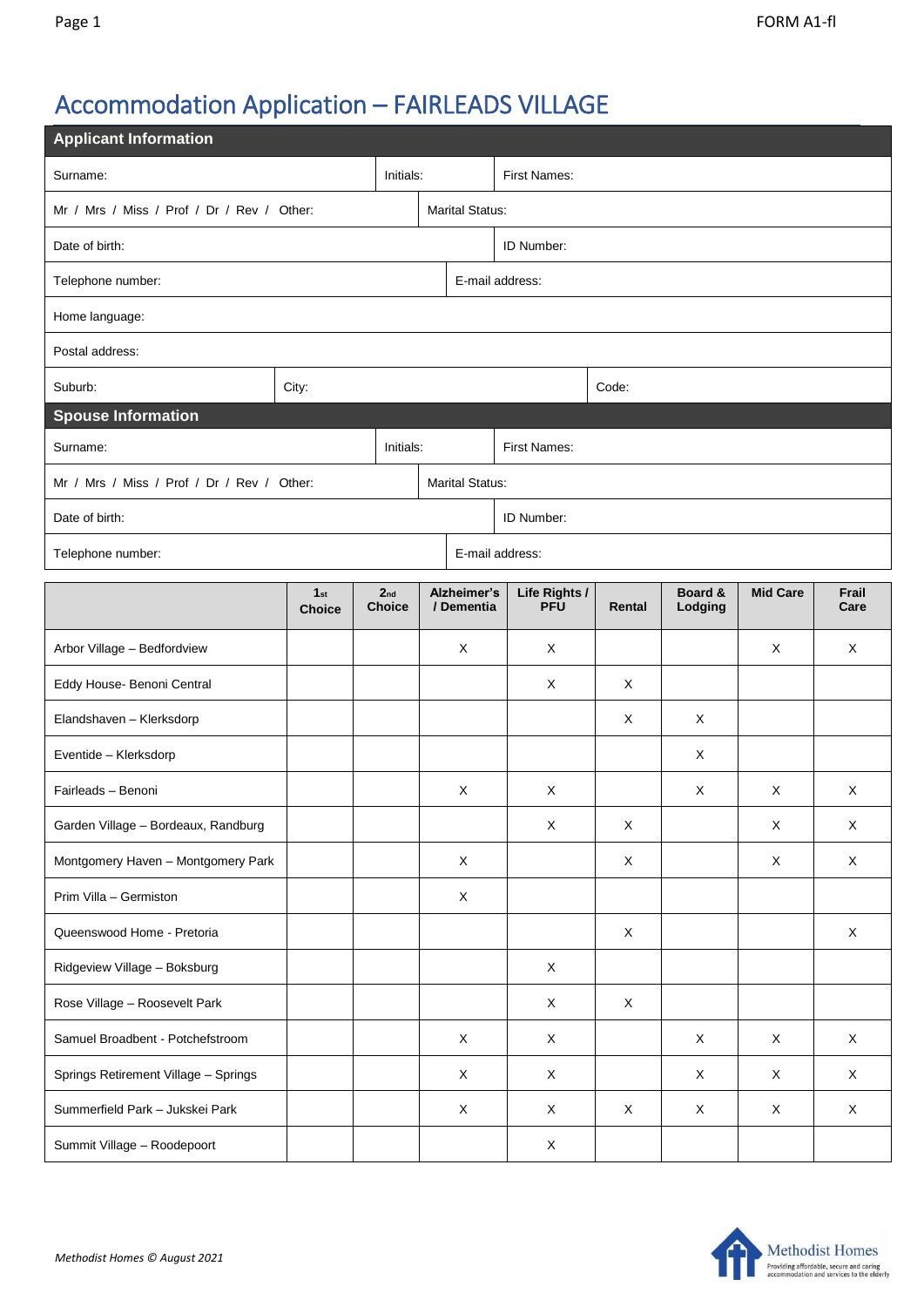| Frail Care & Mid Care Room Size (Please circle preference)                                                                                                                                                                                                                                           |                                                                                                             |                                     |  |  |                          |           |                   |  |  |
|------------------------------------------------------------------------------------------------------------------------------------------------------------------------------------------------------------------------------------------------------------------------------------------------------|-------------------------------------------------------------------------------------------------------------|-------------------------------------|--|--|--------------------------|-----------|-------------------|--|--|
| Single                                                                                                                                                                                                                                                                                               |                                                                                                             | 2-bed Shared                        |  |  | <b>Multi-ward Shared</b> |           |                   |  |  |
| Rental Accommodation Size & Type (Please circle preference)                                                                                                                                                                                                                                          |                                                                                                             |                                     |  |  |                          |           |                   |  |  |
| Bedsitter/Bachelor                                                                                                                                                                                                                                                                                   | Full Board & Lodging                                                                                        | 1 Bedroom                           |  |  |                          | 2 Bedroom | 3 Bedroom         |  |  |
| Life Rights/PFU Unit Size (Please circle preference)                                                                                                                                                                                                                                                 |                                                                                                             |                                     |  |  |                          |           |                   |  |  |
| Bedsitter/Bachelor                                                                                                                                                                                                                                                                                   | 1 Bedroom Flat                                                                                              | 1 Bedroom Cottage<br>2 Bedroom Flat |  |  | 2 Bedroom Cottage        |           | 2 Bedroom & Study |  |  |
| COMMENTS:                                                                                                                                                                                                                                                                                            |                                                                                                             |                                     |  |  |                          |           |                   |  |  |
|                                                                                                                                                                                                                                                                                                      |                                                                                                             |                                     |  |  |                          |           |                   |  |  |
| Signature of applicant:<br>Date:                                                                                                                                                                                                                                                                     |                                                                                                             |                                     |  |  |                          |           |                   |  |  |
|                                                                                                                                                                                                                                                                                                      | If this application is completed on behalf of a parent or a loved one, please provide your contact details. |                                     |  |  |                          |           |                   |  |  |
| Telephone:<br>Name:                                                                                                                                                                                                                                                                                  |                                                                                                             |                                     |  |  |                          | E-mail:   |                   |  |  |
|                                                                                                                                                                                                                                                                                                      |                                                                                                             |                                     |  |  |                          |           |                   |  |  |
| <b>Terms</b>                                                                                                                                                                                                                                                                                         |                                                                                                             |                                     |  |  |                          |           |                   |  |  |
| Care Centre Accommodation Applications require the payment of a once off non-refundable fee of R1000.                                                                                                                                                                                                |                                                                                                             |                                     |  |  |                          |           |                   |  |  |
| For Independent Living (Rental/PFU/Board & Lodging) a once-off Application Fee in the amount of R2000 is payable on<br>submission of this form. Once you take occupation at any of our homes or villages, an amount of R1000 will be credited to your<br>account in your second month of occupation. |                                                                                                             |                                     |  |  |                          |           |                   |  |  |
| The application fee is not refundable and will be forfeited should you elect to have your name removed from the waiting list.                                                                                                                                                                        |                                                                                                             |                                     |  |  |                          |           |                   |  |  |
| Applications are open to persons of any age however, the minimum age of an occupant is 60 years.                                                                                                                                                                                                     |                                                                                                             |                                     |  |  |                          |           |                   |  |  |
| Please return completed application form, together with your proof of payment and a copy of the applicants' ID by e-mail to:<br>fairleads.info@mha.co.za                                                                                                                                             |                                                                                                             |                                     |  |  |                          |           |                   |  |  |
| We will contact you by telephone or by e-mail to confirm receipt of your application.<br>If you have not heard from us within 10 days of submission, please call us on 011 686 1200                                                                                                                  |                                                                                                             |                                     |  |  |                          |           |                   |  |  |
| <b>BANKING DETAILS:</b>                                                                                                                                                                                                                                                                              |                                                                                                             |                                     |  |  |                          |           |                   |  |  |

Methodist Homes For The Aged FAIRLEADS VILLAGE Bank: First National Bank **Branch Code: 250655** Account Type: **Current Account** Account Number: **6266608 2765** 

# **NB: PLEASE USE YOUR SURNAME AND VILLAGE CHOICE AS YOUR REFERENCE (e.g. Jones-Fairleads)**

| <b>FOR OFFICE USE</b>                |     |  |               |               |                  |            |  |  |  |
|--------------------------------------|-----|--|---------------|---------------|------------------|------------|--|--|--|
| Amount Paid:<br>Date of application: |     |  |               |               |                  | Unique ID: |  |  |  |
| Application Fee Paid by:             | EFT |  | <b>CHEQUE</b> | CASH          | Cash Receipt No: |            |  |  |  |
| Application Captured by:             |     |  |               | Home/Village: |                  |            |  |  |  |

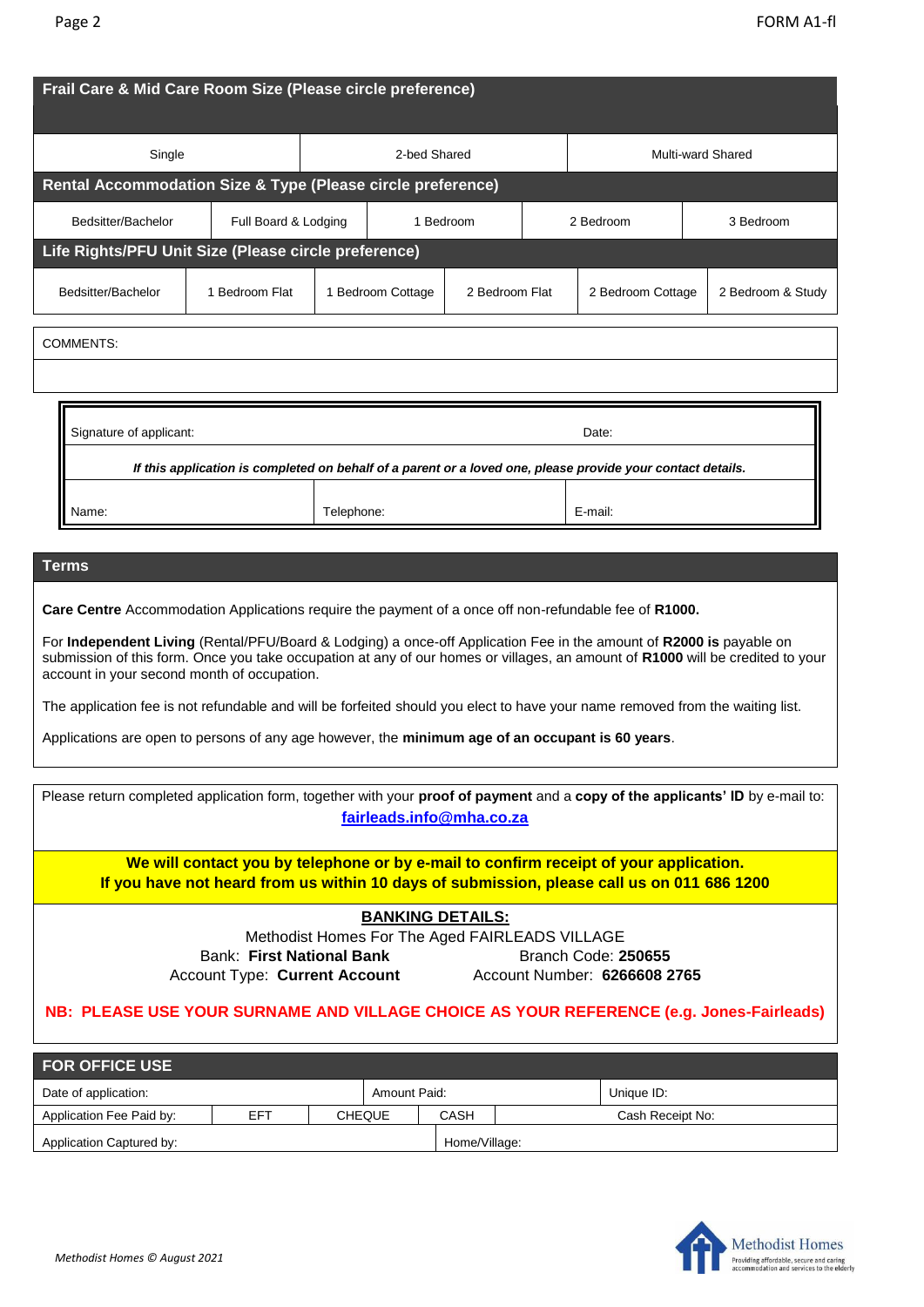Dear Resident/Potential Resident,

## **RE: POPIA NOTICE AND CONSENT TO PROCESS YOUR PERSONAL INFORMATION**

As a Resident or potential Resident to our organisation, we currently hold or will hold your personal information supplied by yourselves to our organisation.

We understand that your personal information is important to you and that you may be apprehensive about disclosing it. Your privacy is just as important to us and we are committed to safeguarding and processing your information in a lawful manner.

We also want to make sure that you understand how and for what purpose we process your information. If for any reason you think that your information is not processed in a correct manner, or that your information is being used for a purpose other than that for what it was originally intended, you can contact our Information Officer.

You can request access to the information we hold about you at any time and if you think that we have outdated information, please request us to update or correct it.

Our Information Officer's Contact Details are available from the Village Admin office.

### Purpose for Processing your Information

We collect, hold, use and disclose your personal information mainly to provide you with access as a resident to our premises. We will only process your information for a purpose you would reasonably expect, including:

- Providing you with advice on what services we can offer you that suit your needs as requested or as prescribed by ourselves;
- To process your personal information so as to take care of you on our premises;
- To verify your identity and to conduct credit reference searches (if necessary);
- To correspond with you;
- To confirm, verify and update your details;
- To comply with any legal and regulatory requirements;

Some of your information that we hold may include, your first and last name, email address, other contact information, your title, birth date, gender, identity number and your banking details.

All personal information will be held securely and whenever we sub-contract or outsource other organisations to process any of your personal information on our behalf, we will bind these service providers by way of a Data Operator Agreement as far as this may be required.

Kind regards,

 $\mathbb{Z}$ 

Carl Queiros Information Officer Methodist Homes Head Office